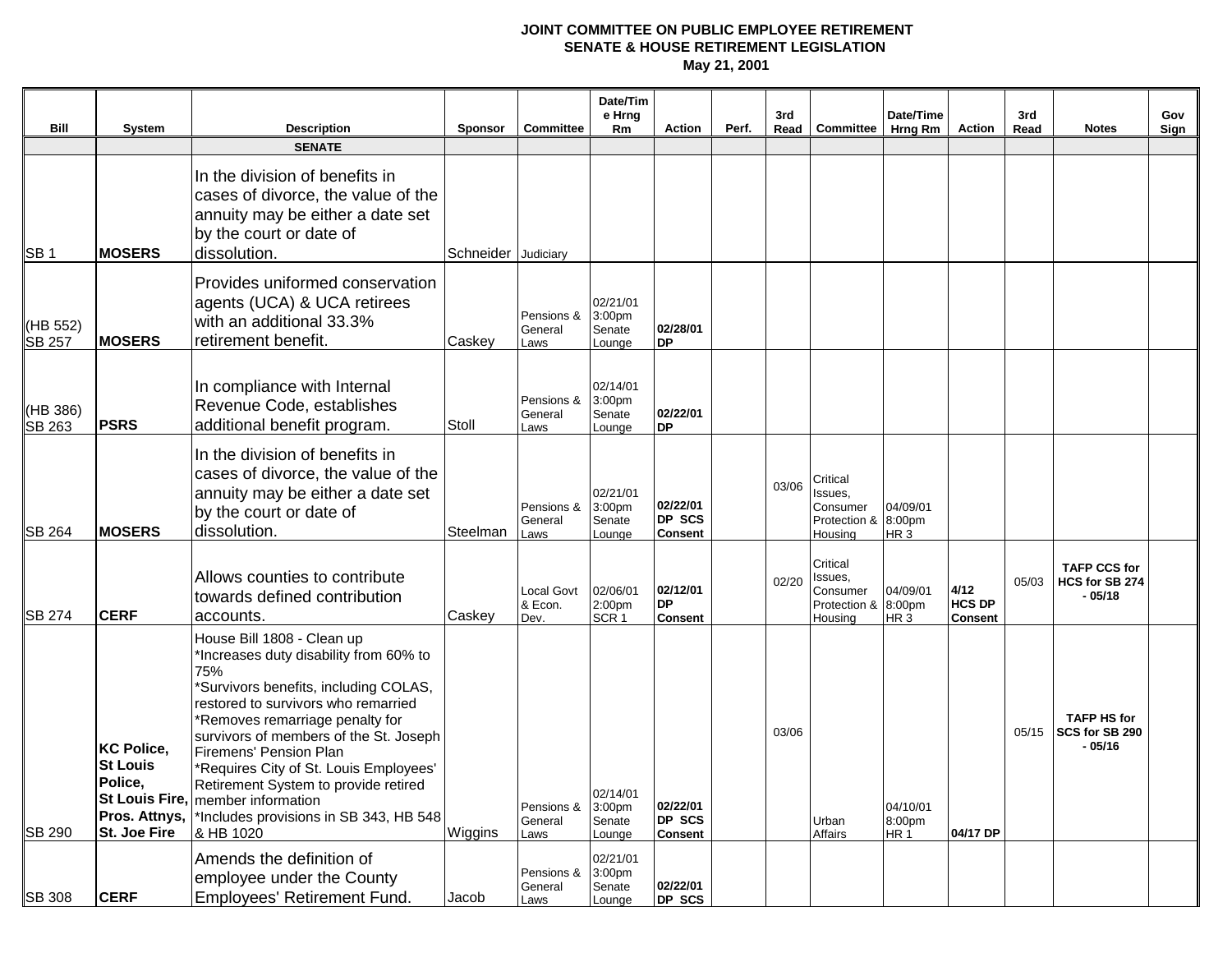| <b>Bill</b>               | <b>System</b>                                                | <b>Description</b>                                                                                                                                          | <b>Sponsor</b>                 | <b>Committee</b>              | Date/Tim<br>e Hrng<br>Rm               | <b>Action</b>                           | Perf.                 | 3rd<br>Read | <b>Committee</b> | Date/Time<br>Hrng Rm                  | <b>Action</b>                        | 3rd<br>Read | <b>Notes</b>                                              | Gov<br>Sign |
|---------------------------|--------------------------------------------------------------|-------------------------------------------------------------------------------------------------------------------------------------------------------------|--------------------------------|-------------------------------|----------------------------------------|-----------------------------------------|-----------------------|-------------|------------------|---------------------------------------|--------------------------------------|-------------|-----------------------------------------------------------|-------------|
| (HB 385)<br>SB 316        | PSRS.<br>St. L Teachers<br><b>KC Teachers</b><br><b>NTRS</b> | Allows the promulgation of joint<br>rules by the 4 school retirement<br>systems to promote reciprocity.                                                     | Stoll                          | Pensions &<br>General<br>Laws | 02/14/01<br>3:00pm<br>Senate<br>Lounge | 02/22/01<br><b>DP</b><br><b>Consent</b> |                       | 03/07       | Retirement       | 04/11/01<br>8:00pm<br>HR <sub>1</sub> | 04/11<br><b>DP</b><br><b>Consent</b> | 04/30       | TAFP SB 316<br>$-4/30$                                    |             |
| (HB 395)<br><b>SB 333</b> | <b>KC Teachers</b>                                           | Establishes parameters for<br>benefit coverage for charter<br>schools and changes COLA from<br>4th to 2nd January.                                          | DePasco                        | Pensions &<br>General<br>Laws | 02/14/01<br>3:00pm<br>Senate<br>Lounae | 02/28/01<br><b>DP</b>                   |                       |             |                  |                                       |                                      |             |                                                           |             |
| <b>SB 343</b>             | Prosecuting<br><b>Attorneys</b>                              | Requires contribution to the Pros.<br>Atty. & Cir. Atty Retirement<br>System by county that elects to<br>make prosecuting attorney a<br>full-time position. | Scott                          | Pensions &<br>General<br>Laws | 02/21/01<br>3:00pm<br>Senate<br>Lounge | 02/28/01<br>DP SCS                      |                       |             |                  |                                       |                                      |             | Provisions<br>included in<br><b>TAFP HS SCS</b><br>SB 290 |             |
| <b>SB 346</b>             | Admin. Law<br>Judges                                         | Regulatory law judge with PSC<br>receive same retirement benefits<br>as admin. law judges; and<br>receive creditable prior service.                         | Caskey                         | Judiciary                     | 02/20/01<br>1:00pm<br>Senate<br>Lounge | 02/20/01<br>DP SCS                      |                       |             |                  |                                       |                                      |             |                                                           |             |
| (HB 573)<br>SB 354        | <b>MOSERS</b><br><b>HEHPRS</b>                               | Establishes MO Commission on<br>Total Compensation - a<br>permanent commission to<br>evaluate employee benefits &<br>compensation.                          | Johnson & Financial &<br>Scott | Govt. Org.                    | 02/19/01<br>1:30pm<br>Senate<br>Lounge | 03/01/01<br><b>DP SCS</b>               | On<br>Consent<br>Cal. |             |                  |                                       |                                      |             |                                                           |             |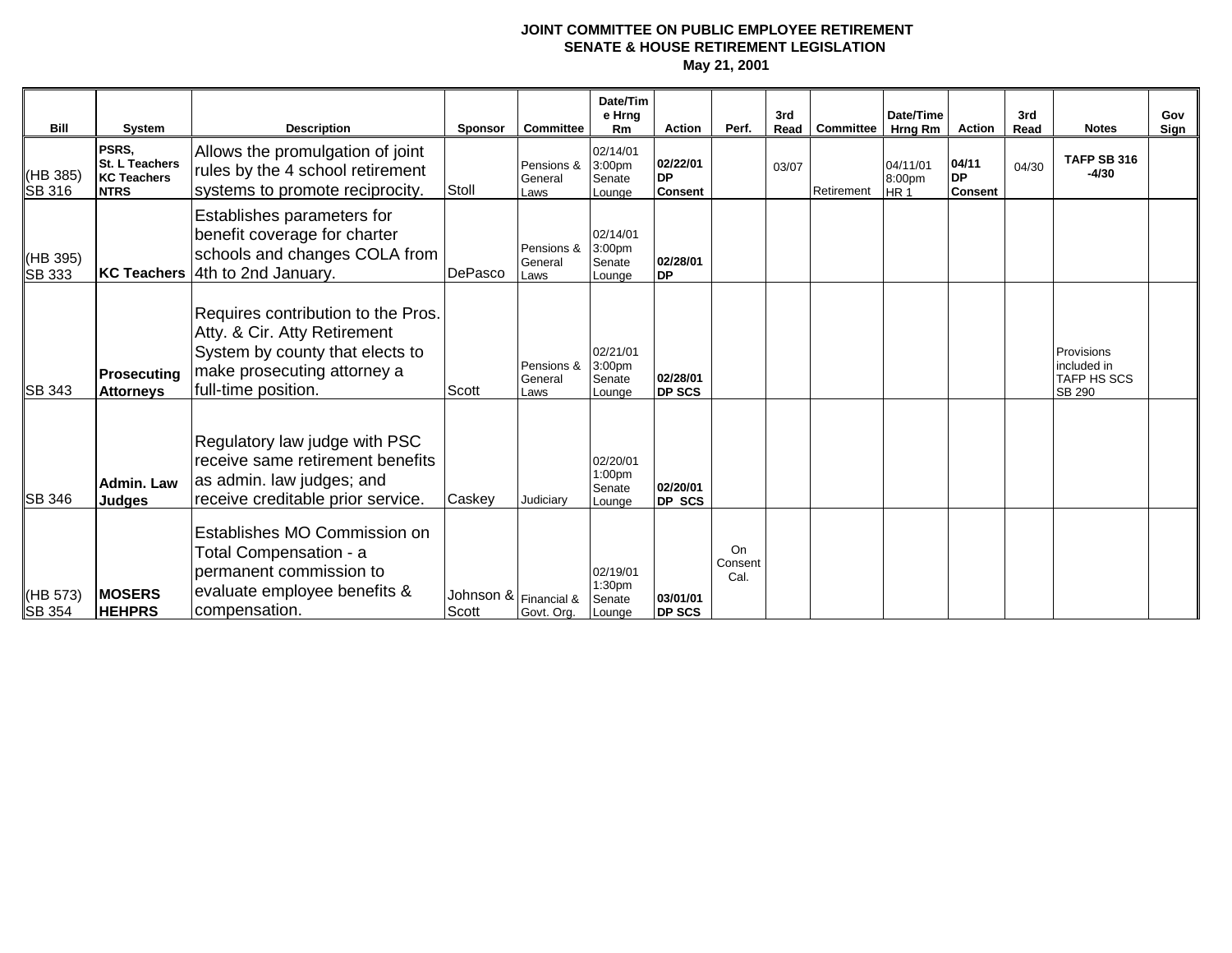|                           |                                |                                                                                                                                                                                                                                                                                                                                                                                                                                                                                                                 |           |                               | Date/Tim<br>e Hrng                                 |                                         |       | 3rd   |                                     | Date/Time                   |                 | 3rd   |                                                     | Gov  |
|---------------------------|--------------------------------|-----------------------------------------------------------------------------------------------------------------------------------------------------------------------------------------------------------------------------------------------------------------------------------------------------------------------------------------------------------------------------------------------------------------------------------------------------------------------------------------------------------------|-----------|-------------------------------|----------------------------------------------------|-----------------------------------------|-------|-------|-------------------------------------|-----------------------------|-----------------|-------|-----------------------------------------------------|------|
| Bill                      | System                         | <b>Description</b>                                                                                                                                                                                                                                                                                                                                                                                                                                                                                              | Sponsor   | <b>Committee</b>              | Rm                                                 | <b>Action</b>                           | Perf. |       | Read   Committee                    | Hrng Rm                     | Action          | Read  | <b>Notes</b>                                        | Sign |
| (HB 514)<br><b>SB 371</b> | <b>MOSERS</b><br><b>HEHPRS</b> | **Establishes a deferred<br>option plan (DROP)<br>retirement<br>employees under<br>for state<br>the MOSERS<br>& HEHPRS<br>(Effective January 2002).<br>**Establishes a defined<br>contribution retirement plan for<br>faculty employees of state<br>colleges & universities.<br>Numerous changes &<br>clarification providing consistency<br>between the current & new plan<br>including changes regarding<br>trustee terms & life insurance.<br><b>Clarification of HEHPRS benefit</b><br>coverage & expenses. | Scott     | Pensions &<br>General<br>Laws | 02/21/01<br>3:00 <sub>pm</sub><br>Senate<br>Lounge | 02/22/01<br><b>DP</b><br><b>Consent</b> |       | 03/07 | Misc. Bills & 8:00am<br>Resolutions | 04/04/01<br>HR <sub>6</sub> | 04/11<br>DP HCS | 05/10 | <b>TAFP HS for</b><br>HCS for SB 371<br>-05/10      |      |
| <b>ISB 389</b>            | <b>MOSERS</b>                  | Establishes a defined<br>contribution retirement plan for<br>faculty employees of state<br>colleges & universities.                                                                                                                                                                                                                                                                                                                                                                                             | Scott     | Pensions &<br>General<br>Laws | 02/21/01<br>3:00pm<br>Senate<br>Lounge             | 02/28/01<br><b>DP</b>                   |       |       |                                     |                             |                 |       | Provisions<br>included in<br>TAFP HCS for<br>SB 371 |      |
| <b>SB 390</b>             | <b>MOSERS</b>                  | Modifies provisions pertaining to<br>state holidays and employee<br>leave benefits.                                                                                                                                                                                                                                                                                                                                                                                                                             | Rohrbach  | Financial &<br>Govt. Org.     | 02/12/01<br>2:00pm<br>Senate<br>Lounge             |                                         |       |       |                                     |                             |                 |       |                                                     |      |
| <b>SB 405</b>             | <b>HEHPRS</b>                  | Eliminates salary provision<br>allowing salary authroizations by<br>superintendent and eliminates<br>mandatory retirement at age 60.                                                                                                                                                                                                                                                                                                                                                                            | Singleton | Trans-<br>portation           | 02/06/01<br>1:00pm<br>SCR <sub>1</sub>             |                                         |       |       |                                     |                             |                 |       |                                                     |      |
| (HB 705)<br><b>SB 413</b> | <b>St. Louis</b><br>Teachers   | *Increases benefit multiplier from<br>1.25% to 2%<br>*Raises member contribution rate<br>to 5%<br>*Increases time period for<br>member to apply for pension<br>from 90 to 180 days<br>*Includes charter school<br>employees in Retirement System Scott                                                                                                                                                                                                                                                          |           | Pensions &<br>General<br>Laws | 02/21/01<br>3:00 <sub>pm</sub><br>Senate<br>Lounge | 02/22/01<br><b>DP</b><br>w/SCA1         |       |       |                                     |                             |                 |       |                                                     |      |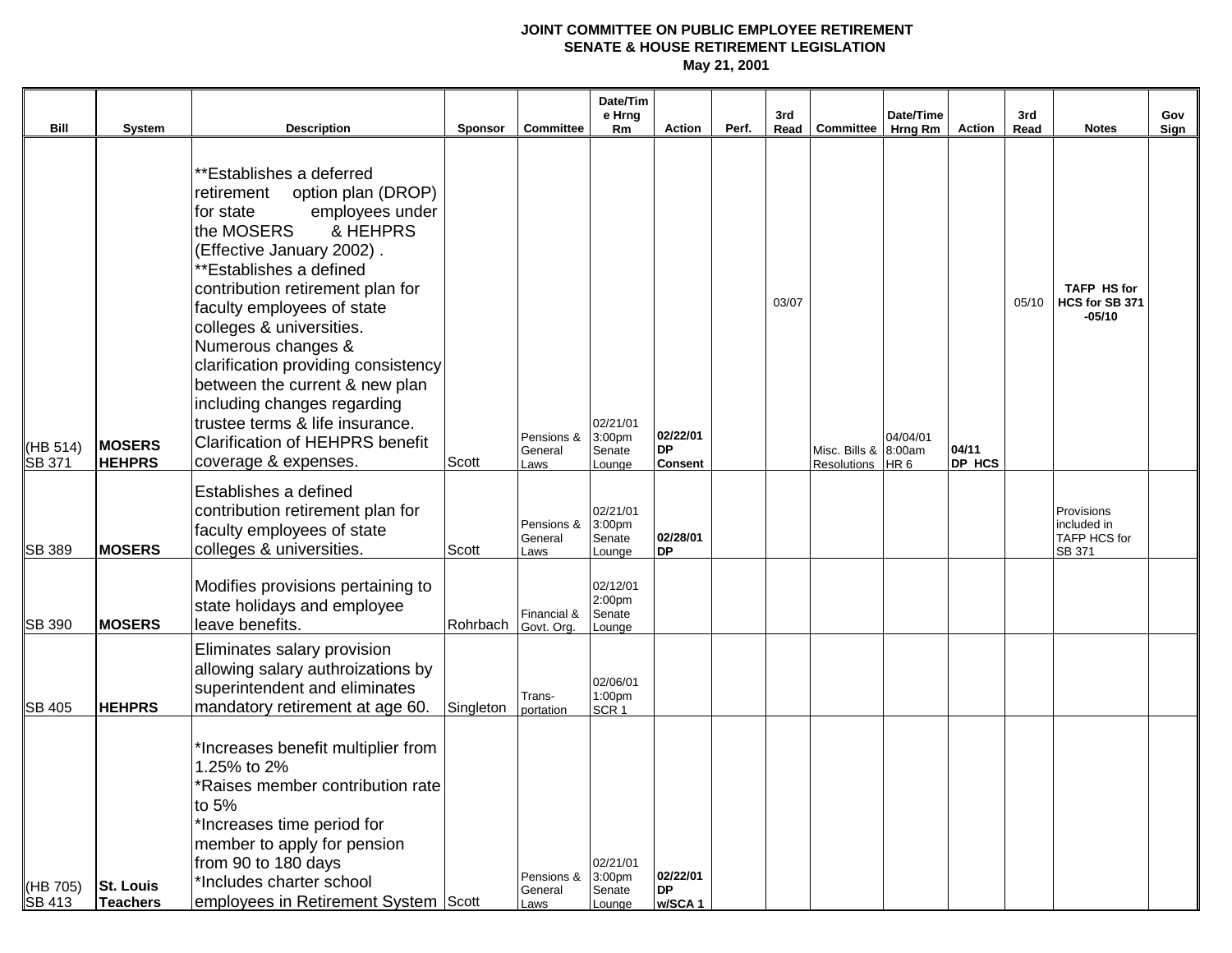|                           |                            |                                                                                                                                                                                                                                                                                                                                                                                                                           |                |                               | Date/Tim<br>e Hrng                                 |                           |       | 3rd   |                           | Date/Time |        | 3rd  |                                                                                                      | Gov  |
|---------------------------|----------------------------|---------------------------------------------------------------------------------------------------------------------------------------------------------------------------------------------------------------------------------------------------------------------------------------------------------------------------------------------------------------------------------------------------------------------------|----------------|-------------------------------|----------------------------------------------------|---------------------------|-------|-------|---------------------------|-----------|--------|------|------------------------------------------------------------------------------------------------------|------|
| Bill                      | <b>System</b>              | <b>Description</b>                                                                                                                                                                                                                                                                                                                                                                                                        | <b>Sponsor</b> | <b>Committee</b>              | Rm                                                 | <b>Action</b>             | Perf. |       | Read Committee            | Hrng Rm   | Action | Read | <b>Notes</b>                                                                                         | Sign |
| (HB 660)<br><b>SB 481</b> | <b>PSRS</b><br><b>NTRS</b> | provisions:<br><b>PSRS</b><br>*2.55% benefit multiplier for those<br>retiring between 7/01/01 & 07/01/08 w/<br>31+ YOS<br>*Changes COLA from 3rd January to<br>2nd January<br>*Adds \$3 x YOS to special consultant<br>benefit.<br><b>NTRS</b><br>*Increases benefit multiplier from 1.5%<br>to 1.6%.<br>*Increases temporary supplemental<br>benefit from .4% to .8%<br>*One time Special Consultant increase<br>of 7.1% | Foster         | Pensions &<br>General<br>Laws | 02/28/01<br>3:00 <sub>pm</sub><br>Senate<br>Lounge | 03/28/01<br><b>DP</b>     |       |       |                           |           |        |      |                                                                                                      |      |
| (HB 934)<br><b>SB 502</b> | <b>PSRS</b><br><b>NTRS</b> | Allows retired member who<br>divorces to elect Option 1.                                                                                                                                                                                                                                                                                                                                                                  | Jacob          | Pensions &<br>General<br>Laws | 02/28/01<br>3:00 <sub>pm</sub><br>Senate<br>Lounge | 03/28/01<br><b>DP SCS</b> |       |       |                           |           |        |      |                                                                                                      |      |
| <b>ISB 510</b>            | <b>PSRS</b>                | Allows retired teachers to teach<br>full-time in school dist. with<br>teacher shortage for up to 2<br>years while continuing to receive<br>retirement benefits.                                                                                                                                                                                                                                                           | Kenney         | Education                     | 03/07/01<br>2:00 <sub>pm</sub><br>SCR <sub>2</sub> | 03/15/01<br>DP SCS        | 04/24 | 05/02 | Education -<br>Elem & Sec |           |        |      |                                                                                                      |      |
| <b>SB 512</b>             | <b>PSRS</b>                | Expands provisions under<br>Section 105.269, RSMo.                                                                                                                                                                                                                                                                                                                                                                        | House          | Education                     | 03/07/01<br>2:00pm<br>SCR <sub>2</sub>             |                           |       |       |                           |           |        |      | Combined with<br><b>SB 510</b><br>Provisions<br>included in<br><b>TAFP SCS for</b><br>HCS for HB 660 |      |
| <b>SB 592</b>             | Pros.<br><b>Attorney</b>   | Any 3rd or 4th class county<br>electing to make prosecuting<br>attorney a full-time position may<br>receive a benefit as a full-time<br>prosecutor along with the<br>required contribution to the<br>Prosecuting Attorney & Circuit<br>Attorney Retirement System.                                                                                                                                                        | Caskey         | Judiciary                     |                                                    |                           |       |       |                           |           |        |      | Provisions<br>included in<br><b>TAFP HS SCS</b><br>SB 290                                            |      |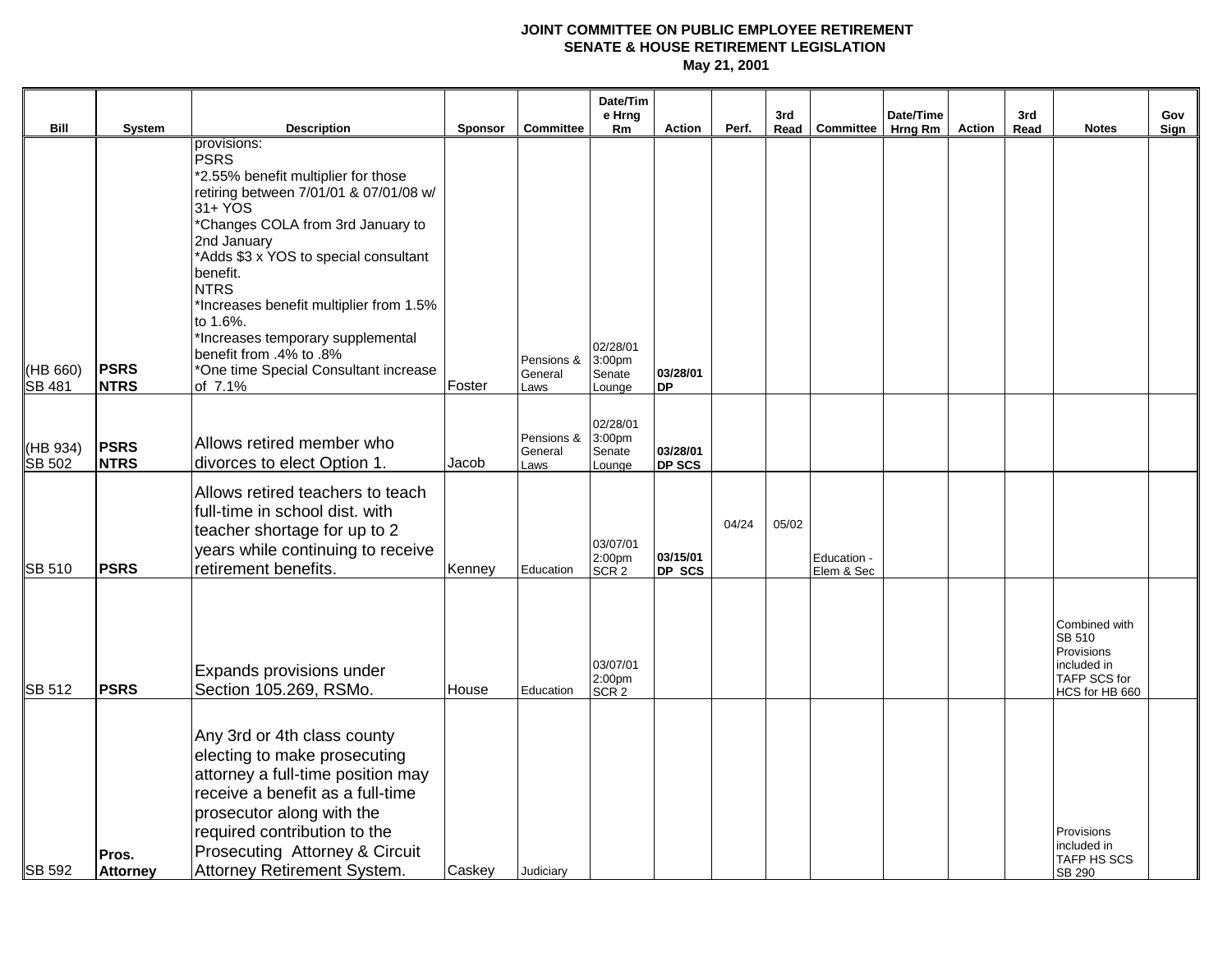|                       |                                                                                    |                                                                                                                                                                                              |                            |                                                     | Date/Tim<br>e Hrng                             |                                       |       | 3rd   |                               | Date/Time                                               |                        | 3rd   |                                                            | Gov  |
|-----------------------|------------------------------------------------------------------------------------|----------------------------------------------------------------------------------------------------------------------------------------------------------------------------------------------|----------------------------|-----------------------------------------------------|------------------------------------------------|---------------------------------------|-------|-------|-------------------------------|---------------------------------------------------------|------------------------|-------|------------------------------------------------------------|------|
| Bill<br><b>SB 595</b> | System<br><b>PSRS, NTRS</b><br><b>St. Louis</b><br>Teachers,<br><b>KC Teachers</b> | <b>Description</b><br>Allows school districts with<br>shortages to employ retired<br>teachers & retired non-teacher<br>staff for 2 years while continuing<br>to receive retirement benefits. | <b>Sponsor</b><br>Westfall | <b>Committee</b><br>Education                       | Rm<br>03/28/01<br>1:00pm<br>SCR <sub>1</sub>   | <b>Action</b><br>3/29/01<br><b>DP</b> | Perf. |       | Read Committee                | <b>Hrng Rm</b>                                          | Action                 | Read  | <b>Notes</b>                                               | Sign |
| SJR 27                | <b>MOSERS</b><br><b>HEHPRS</b>                                                     | Proposes the amount of the<br>retiree medical subsidy paid by<br>the State for health insurance<br>premiums be based on each<br>retiree's length of service.                                 | Goode                      | Rules, Joint<br>Rules,<br>Resol. &<br><b>Ethics</b> | 03/15/01                                       | 03/26/01<br><b>DP</b>                 |       | 04/04 | Retirement                    | 04/11/01                                                | 04/12 DP               | 05/10 |                                                            |      |
|                       |                                                                                    | <b>HOUSE</b>                                                                                                                                                                                 |                            |                                                     |                                                |                                       |       |       |                               |                                                         |                        |       |                                                            |      |
| <b>HB 174</b>         | <b>PSRS/</b><br><b>NTRS</b>                                                        | Allows surviving spouses who<br>remarried prior to 8/28/95 to<br>become special consultants and<br>receive any remaining benefit.                                                            | Froelker                   | Retirement                                          | 02/07/01<br>8:00pm<br>HR 1                     |                                       |       |       |                               |                                                         |                        |       | Provisions<br>included in<br><b>TAFP SCS HCS</b><br>HB 660 |      |
| <b>HB 214</b>         | <b>MOSERS/</b><br><b>HEHPRS</b>                                                    | Lowers minimum age for "80 &<br>out" from 50 to 48 years.                                                                                                                                    | Shields                    | Retirement                                          | 02/07/01<br>8:00pm<br>HR <sub>1</sub>          |                                       |       |       |                               |                                                         |                        |       |                                                            |      |
| <b>HB 257</b>         | <b>MOSERS/</b><br><b>HEHPRS</b>                                                    | Increases benefit multiplier<br>*From 1.6% to 1.75% in the old<br><b>MSEP</b><br>*From 1.7% to 1.85% in the<br>new MSEP 2000                                                                 | Wagner                     | Retirement                                          | 02/07/01<br>8:00pm<br>HR <sub>1</sub>          |                                       |       |       |                               |                                                         |                        |       |                                                            |      |
| <b>HB</b> 318         | <b>All Public</b><br><b>Plans</b>                                                  | Requires all public retirement<br>plans to file proposed rules with<br>the Joint Committee on Public<br>Employee Retirement.                                                                 | O'Toole                    | Retirement                                          | 02/28/01 03/01/01<br>8:00pm<br>HR <sub>1</sub> | <b>DP</b><br><b>Consent</b>           | 03/22 | 03/28 | Pensions &<br>General<br>Laws | Exec<br>Session<br>4/18/01<br>12:30<br>SCR <sub>1</sub> | 04/18<br><b>DP SCS</b> |       |                                                            |      |
| <b>HB 377</b>         | St.L<br><b>Teachers</b>                                                            | Increases the number of days<br>from 60 to 75 that a retired<br>teacher may work for the school<br>system on a part-time or<br>temporary basis.                                              | Fraser                     | Retirement                                          | 02/07/01<br>8:00pm<br>HR <sub>1</sub>          |                                       |       |       |                               |                                                         |                        |       |                                                            |      |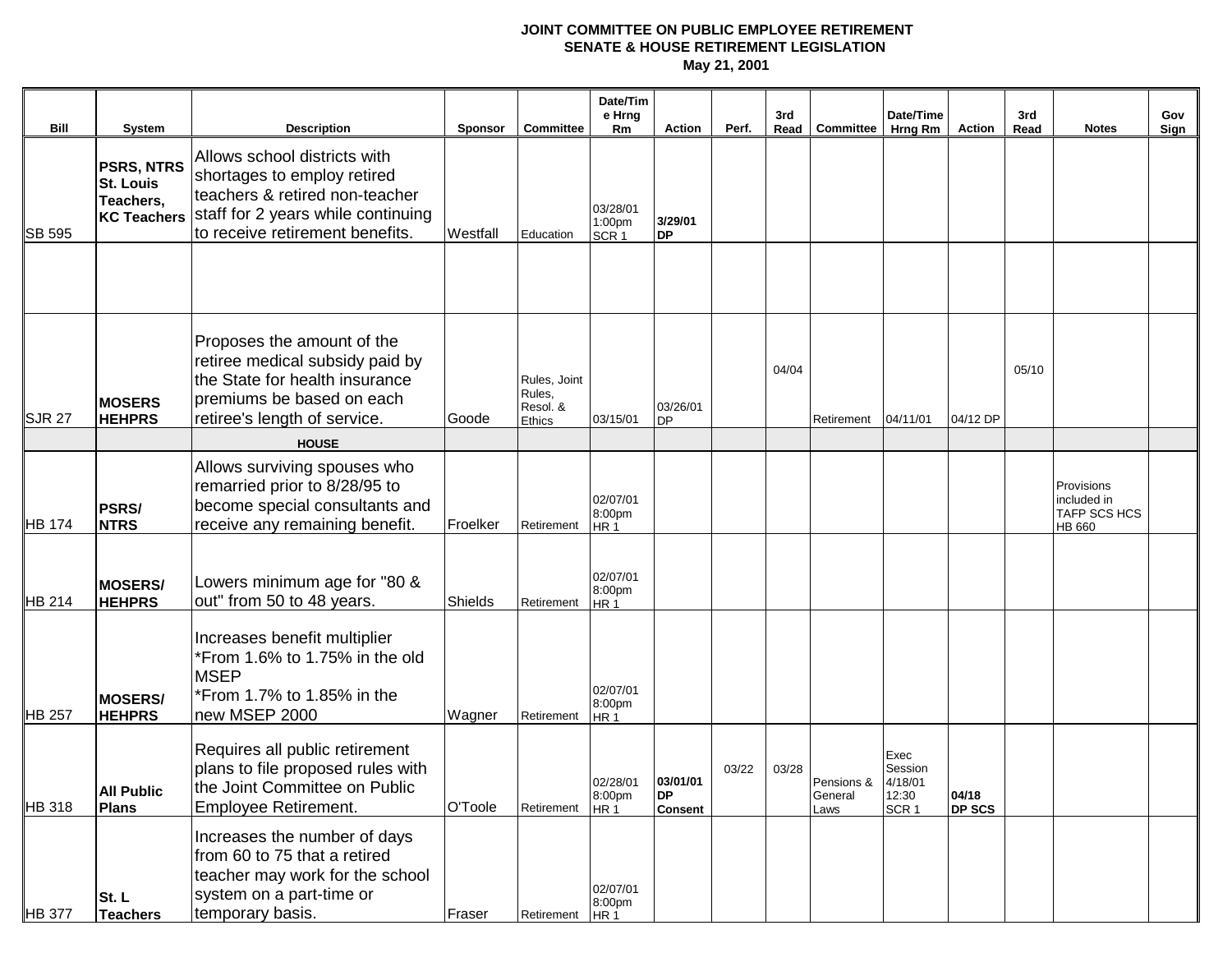| Bill                      | <b>System</b>                                                | <b>Description</b>                                                                                                                                                                                                                                  | <b>Sponsor</b>        | <b>Committee</b> | Date/Tim<br>e Hrng<br>Rm              | <b>Action</b>                                                  | Perf. | 3rd   | Read Committee                | Date/Time<br>Hrng Rm                                    | Action                 | 3rd<br>Read            | <b>Notes</b>                                                                                  | Gov<br>Sign |
|---------------------------|--------------------------------------------------------------|-----------------------------------------------------------------------------------------------------------------------------------------------------------------------------------------------------------------------------------------------------|-----------------------|------------------|---------------------------------------|----------------------------------------------------------------|-------|-------|-------------------------------|---------------------------------------------------------|------------------------|------------------------|-----------------------------------------------------------------------------------------------|-------------|
| (SB 316)<br>HB 385        | PSRS,<br>St. L Teachers<br><b>KC Teachers</b><br><b>NTRS</b> | Allows the promulgation of joint<br>rules by the 4 school retirement<br>systems to promote reciprocity.                                                                                                                                             | Franklin              | Retirement       | 02/07/01<br>8:00pm<br>HR <sub>1</sub> | 03/01/01<br><b>DP</b><br>Consent                               | 03/22 | 03/28 | Pensions &<br>General<br>Laws | Exec<br>Session<br>4/18/01<br>12:30<br>SCR <sub>1</sub> | 04/18<br><b>DP SCS</b> | On 3rd<br>Read<br>Cal. | Provisions<br>included in<br>TAFP SCS HCS<br>HB 660<br>Provisions<br>passed in TAFP<br>SB 316 |             |
| (SB 263)<br><b>HB 386</b> | <b>PSRS</b>                                                  | In compliance with Internal<br>Revenue Code, establishes<br>additional benefit program.                                                                                                                                                             | Franklin              | Retirement       | 02/07/01<br>8:00pm<br>HR <sub>1</sub> | Exec.<br><b>Session</b><br>Held -<br><b>Action</b><br>Postpnd. |       |       |                               |                                                         |                        |                        | Provisions<br>included in<br><b>TAFP SCS HCS</b><br>HB 660                                    |             |
| (SB 333)<br>HB 395        |                                                              | Establishes parameters for<br>benefit coverage for charter<br>schools and changes COLA from<br>KC Teachers 4th to 2nd January.                                                                                                                      | Skaggs                | Retirement       | 02/07/01<br>8:00pm<br>HR <sub>1</sub> |                                                                |       |       |                               |                                                         |                        |                        | Provisions<br>included in<br><b>TAFP SCS HCS</b><br>HB 660                                    |             |
| <b>HB</b> 426             | <b>MOSERS</b><br><b>HEHPRS</b>                               | Establishes a deferred retirement<br>option plan (DROP) for state<br>employees under the MOSERS &<br><b>HEHPRS.</b>                                                                                                                                 | O'Toole               | Retirement       | 02/28/01<br>8:00pm<br>HR <sub>1</sub> | 03/01/01<br>DP HCS                                             | 04/24 | 04/25 | Pensions &<br>General<br>Laws | 05/09/01<br>12:30pm<br>SCR <sub>1</sub>                 | 05/11<br>DP SCS        |                        | Provisions<br>included in<br>TAFP HCS for<br>SB 371                                           |             |
| <b>HB</b> 429             | <b>PSRS</b>                                                  | Allows for re-employement for 2<br>years of retired teachers in<br>school districts with teacher<br>shortages. Retired teachers may<br>draw both salary and retirement.                                                                             | Gary Kelly Elem & Sec | Education        |                                       |                                                                |       |       |                               |                                                         |                        |                        |                                                                                               |             |
| (SB 371)<br>HB 514        | <b>MOSERS</b><br><b>HEHPRS</b>                               | HB 1808 Clean Up<br>Numerous changes &<br>clarification providing consistency<br>between the current & new plan<br>including changes regarding<br>trustee terms & life insurance.<br><b>Clarification of HEHPRS benefit</b><br>coverage & expenses. | Skaggs                | Retirement HR 1  | 02/28/01<br>8:00pm                    | Exec.<br><b>Session</b><br>Held -<br><b>Action</b>             |       |       |                               |                                                         |                        |                        | Provisions<br>passed in TAFP<br>HCS for SB 371                                                |             |
| HB 519                    | <b>PSRS</b>                                                  | Between 7/1/01 & 7/1/05, the<br>benefit formula is increased for<br>each YOS beyond 30 years by<br>.05% up to 35 YOS.                                                                                                                               | Froelker              | Retirement       | 04/11/01<br>8:00pm<br><b>HR1</b>      | Postpnd.                                                       |       |       |                               |                                                         |                        |                        |                                                                                               |             |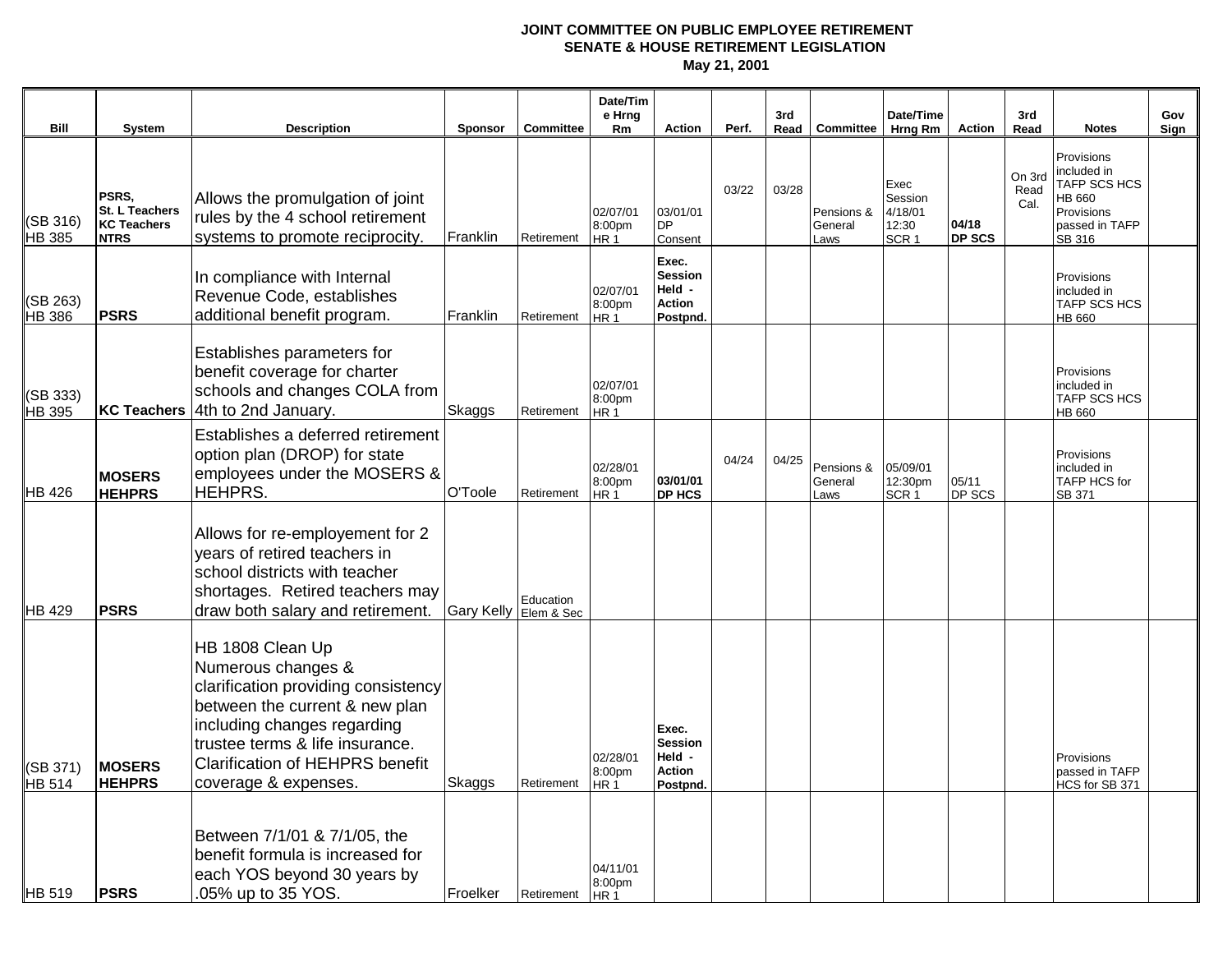| <b>Bill</b>        | System                         | <b>Description</b>                                                                                                                                                                          | <b>Sponsor</b>    | <b>Committee</b>                      | Date/Tim<br>e Hrng<br><b>Rm</b>       | <b>Action</b>             | Perf. | 3rd | Read Committee | Date/Time<br>Hrng Rm | Action | 3rd<br>Read | <b>Notes</b>                                                     | Gov<br>Sign |
|--------------------|--------------------------------|---------------------------------------------------------------------------------------------------------------------------------------------------------------------------------------------|-------------------|---------------------------------------|---------------------------------------|---------------------------|-------|-----|----------------|----------------------|--------|-------------|------------------------------------------------------------------|-------------|
| <b>HB 548</b>      | <b>St. Louis</b><br>Police     | <b>Revises St. Louis Police DROP</b><br>*1 year Final Average Salary<br>*Retirees Advisor benefit<br>(\$20 times YOS)<br>*Refund of contributions for<br>Disability<br>*Re-entry after DROP | O'Toole           | Retirement                            | 02/28/01<br>8:00pm<br>HR <sub>1</sub> | 03/01/01<br><b>DP HCS</b> |       |     |                |                      |        |             | Provisions<br>included in<br><b>TAFP HS SCS</b><br><b>SB 290</b> |             |
| (SB 257)<br>HB 552 | <b>MOSERS</b>                  | Provides uniformed conservation<br>agents (UCA) & UCA retirees<br>with an additional 33.3%<br>retirement benefit.                                                                           | Crump             | Retirement                            | 03/07/01<br>8:00pm<br>HR <sub>1</sub> | 03/14/01<br><b>DP</b>     |       |     |                |                      |        |             |                                                                  |             |
| (SB 354)<br>HB 573 | <b>MOSERS</b><br><b>HEHPRS</b> | <b>Establishes MO Commission on</b><br>Total Compensation - a<br>permanent commission to<br>evaluate employee benefits &<br>compensation.                                                   | O'Toole           | Fiscal<br>Review &<br>Govt.<br>Reform |                                       |                           |       |     |                |                      |        |             |                                                                  |             |
| HB 602             | <b>LAGERS</b>                  | *Allows St. Joseph Firefighters to<br>re-elect to participate in LAGERS<br>between 1/1/02 - 12/31/02.<br>*Adds a representative and<br>senator to the LAGERS Board.                         | Glenda<br>Kelly   | Retirement                            |                                       |                           |       |     |                |                      |        |             |                                                                  |             |
| HB 659             | <b>MOSERS</b>                  | Increases benefit from \$150 to<br>\$160 per biennial assembly and<br>allows former General Assembly<br>members to be special<br>consultants.                                               | Hagan-<br>Harrell | Retirement   HR 1                     | 03/28/01<br>8:00pm                    |                           |       |     |                |                      |        |             |                                                                  |             |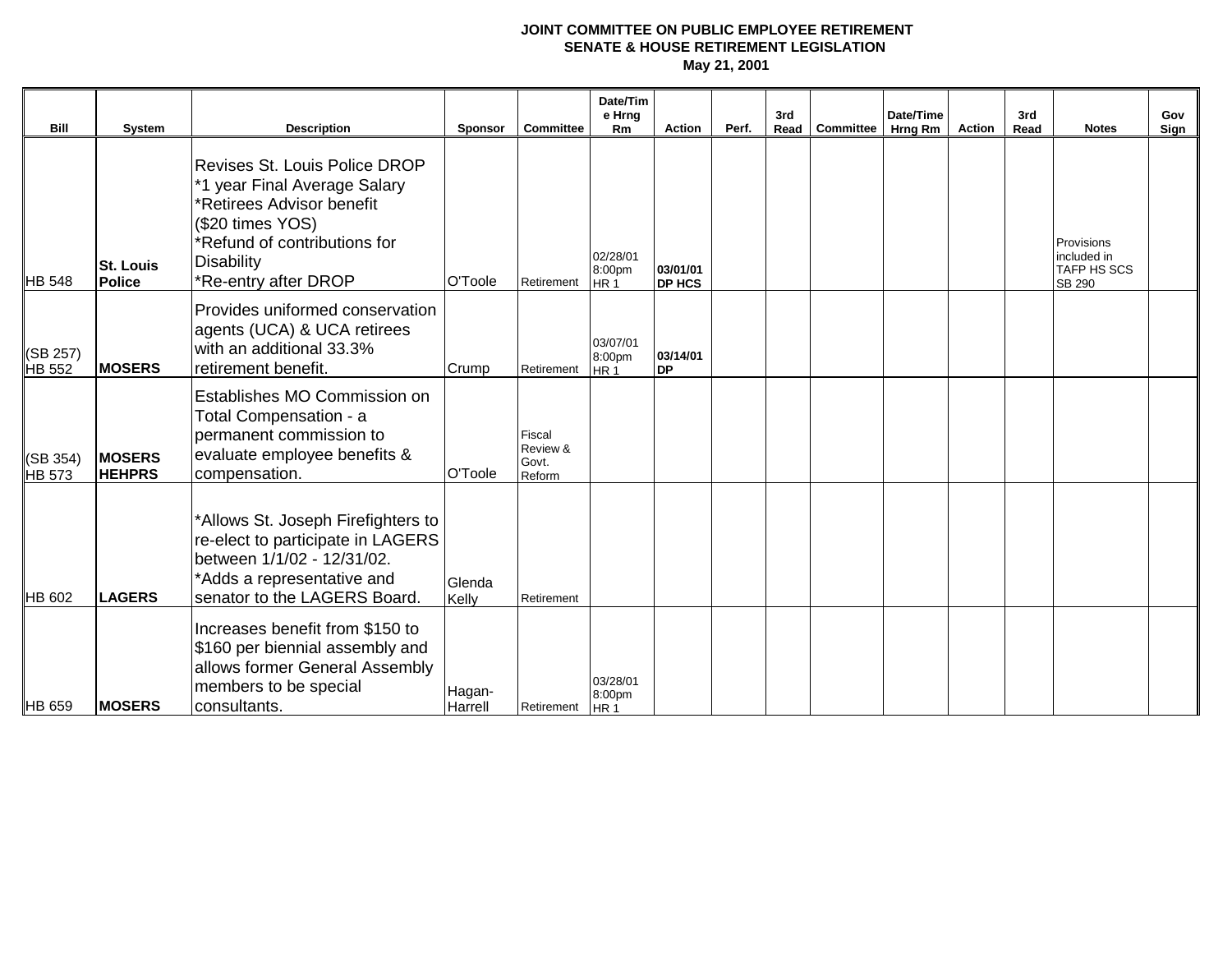|                           |                                     |                                                                                                                                                                                                                                                                                                                                                                                                                                                                                                                                                       |                   |                  | Date/Tim<br>e Hrng                    |                       |       | 3rd   |                       | Date/Time           |        | 3rd   |                                                     | Gov  |
|---------------------------|-------------------------------------|-------------------------------------------------------------------------------------------------------------------------------------------------------------------------------------------------------------------------------------------------------------------------------------------------------------------------------------------------------------------------------------------------------------------------------------------------------------------------------------------------------------------------------------------------------|-------------------|------------------|---------------------------------------|-----------------------|-------|-------|-----------------------|---------------------|--------|-------|-----------------------------------------------------|------|
| Bill                      | System                              | <b>Description</b>                                                                                                                                                                                                                                                                                                                                                                                                                                                                                                                                    | Sponsor           | <b>Committee</b> | <b>Rm</b>                             | Action                | Perf. |       | Read Committee        | Hrng Rm             | Action | Read  | <b>Notes</b>                                        | Sign |
| (SB 481)                  | PSRS,<br><b>NTRS, KC</b><br>Louis   | Modifies several PSRS & NTRS<br>provisions:<br><b>PSRS</b><br>*2.55% benefit multiplier for those<br>retiring between 7/01/01 & 07/01/08 w/<br>31+ YOS<br>*Changes COLA from 3rd January to<br>2nd January<br>*Adds \$3 x YOS to special consultant<br>benefit.<br><b>NTRS</b><br>*Increases benefit multiplier from 1.5%<br>to 1.6%.<br>*Increases temporary supplemental<br>benefit from .4% to .8%<br>*One time Special Consultant increase<br>of 7.1%<br>Teachers, St.   Includes provisions in HB 174, HB 385,<br>HB 385, HB 386, HB 395, HB 750 | Hagan-            |                  | 02/28/01<br>8:00pm                    | 03/01/01              | 04/24 | 04/25 | Pensions &<br>General | 05/09/01<br>12:30pm | 05/11  | 05/14 | TAFP SCS for<br>HCS for HB 660<br>$-05/16$          |      |
| <b>HB 660</b>             | <b>Teachers</b>                     |                                                                                                                                                                                                                                                                                                                                                                                                                                                                                                                                                       | Harrell           | Retirement       | HR 1                                  | DP HCS                |       |       | Laws                  | SCR <sub>1</sub>    | DP SCS |       |                                                     |      |
| <b>HB 671</b>             | <b>MOSERS</b><br><b>HEHPRS</b>      | Increases COLA as a percent of<br>CPI from 80% to 100%.                                                                                                                                                                                                                                                                                                                                                                                                                                                                                               | Hagan-<br>Harrell | Retirement       | 03/28/01<br>8:00pm<br>HR <sub>1</sub> |                       |       |       |                       |                     |        |       |                                                     |      |
| HB 672                    | <b>MOSERS</b><br><b>HEHPRS</b>      | Increases benefit multiplier for<br>closed plan from 1.6% to 1.7%.                                                                                                                                                                                                                                                                                                                                                                                                                                                                                    | Hagan-<br>Harrell | Retirement       | 03/28/01<br>8:00pm<br>HR <sub>1</sub> |                       |       |       |                       |                     |        |       |                                                     |      |
| HB 674                    | <b>MOSERS</b>                       | Modifies benefit formula to be<br>calculated on years of service<br>rather than biennial assemblies<br>and allows former General<br>Assembly members to be special   Hagan-<br>consultants.                                                                                                                                                                                                                                                                                                                                                           | Harrell           | Retirement       | 03/28/01<br>8:00pm<br>HR <sub>1</sub> |                       |       |       |                       |                     |        |       |                                                     |      |
| (SB 413)<br><b>HB</b> 705 | <b>St. Louis</b><br><b>Teachers</b> | *Increases benefit multiplier from<br>1.25% to 2%<br>*Raises member contribution rate<br>to 5%<br>*Increases time period for<br>member to apply for pension<br>from 90 to 180 days<br>*Includes charter school<br>employees in Retirement System Gambaro Retirement                                                                                                                                                                                                                                                                                   |                   |                  | 02/28/01<br>8:00pm<br>HR <sub>1</sub> | 03/07/01<br><b>DP</b> |       |       |                       |                     |        |       | Provisions<br>included in<br>TAFP SCS HCS<br>HB 660 |      |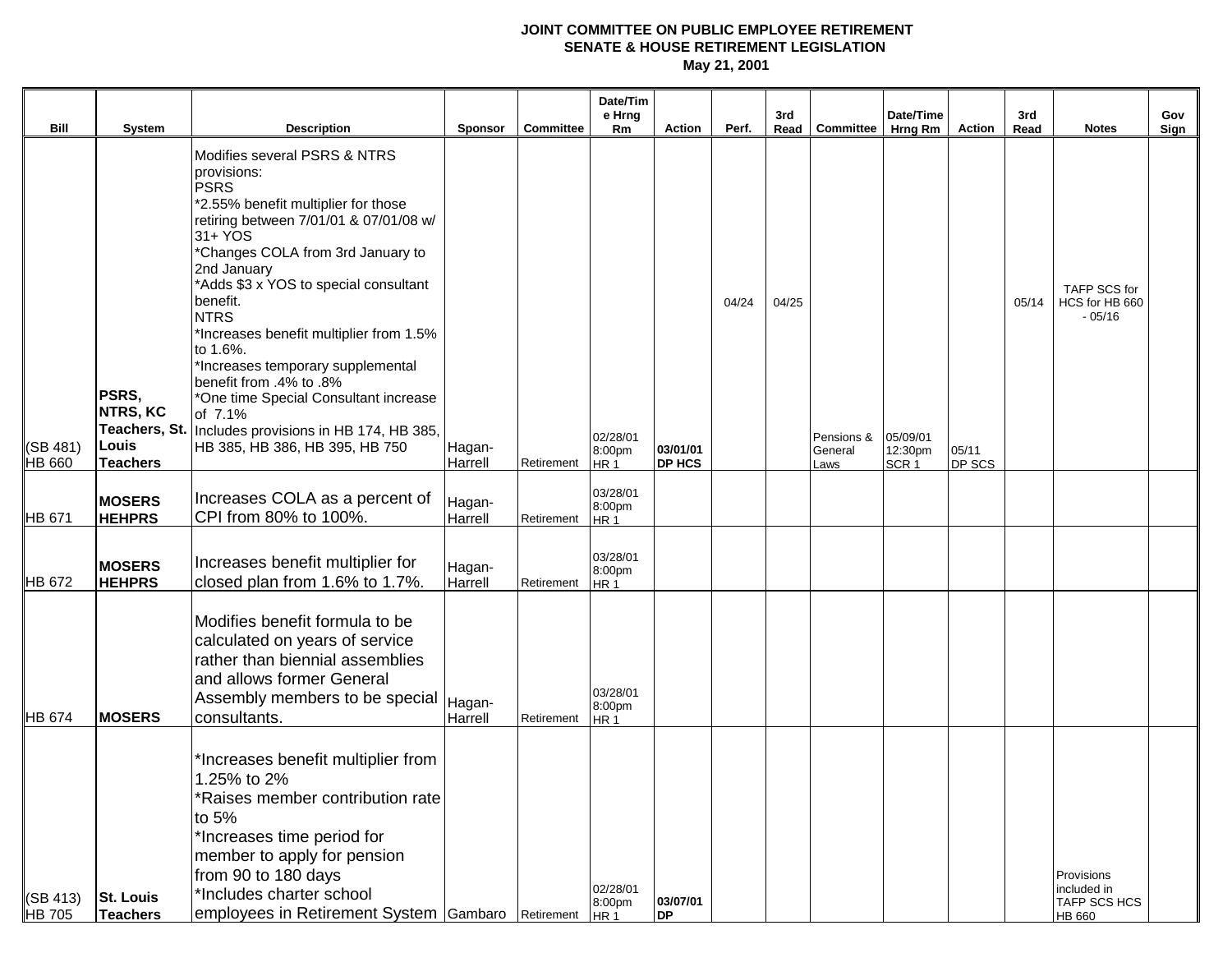|                           |                                   |                                                                                                                                                                                                                                    |                |                                          | Date/Tim<br>e Hrng                            |                               |       | 3rd  |           | Date/Time |        | 3rd  |                                                    | Gov  |
|---------------------------|-----------------------------------|------------------------------------------------------------------------------------------------------------------------------------------------------------------------------------------------------------------------------------|----------------|------------------------------------------|-----------------------------------------------|-------------------------------|-------|------|-----------|-----------|--------|------|----------------------------------------------------|------|
| Bill                      | <b>System</b>                     | <b>Description</b>                                                                                                                                                                                                                 | <b>Sponsor</b> | <b>Committee</b>                         | Rm                                            | <b>Action</b>                 | Perf. | Read | Committee | Hrng Rm   | Action | Read | <b>Notes</b>                                       | Sign |
| <b>HB 750</b>             | <b>MCHCP</b>                      | Allows perons retired from the<br>state prior to 8/28/00 to elect<br>coverage under MO<br>Consolidated Health Care Plan.                                                                                                           | Townley        |                                          | 02/28/01<br>8:00pm                            |                               |       |      |           |           |        |      |                                                    |      |
|                           |                                   |                                                                                                                                                                                                                                    |                | Retirement                               | HR <sub>1</sub>                               |                               |       |      |           |           |        |      |                                                    |      |
| (SB 502)<br><b>HB</b> 934 | <b>PSRS</b><br><b>NTRS</b>        | Allows retired member who<br>divorces to elect Option 1.                                                                                                                                                                           | Graham         | Education<br>Elem. &<br>Secondary        |                                               |                               |       |      |           |           |        |      |                                                    |      |
| <b>HB</b> 1020            | <b>Fire Plans</b>                 | Changes the terms in chapter 87<br>to provide gender neutrality<br>regarding firefighters.                                                                                                                                         | O'Toole        | Misc. Bills & 8:00am<br>Resolutions HR 6 | 4/11/01                                       | 04/18/01<br><b>DP</b>         |       |      |           |           |        |      | Provisions<br>included in<br>TAFP HS SCS<br>SB 290 |      |
|                           |                                   | <b>PENSION TAXATION ISSUES</b>                                                                                                                                                                                                     |                |                                          |                                               |                               |       |      |           |           |        |      |                                                    |      |
| <b>SB 188</b>             | <b>Military</b><br><b>Pension</b> | Phases in a complete deduction<br>from Federal Adjusted Gross<br>Income of military retirement<br>benefits.                                                                                                                        | Russell        | Ways &<br>Means                          |                                               |                               |       |      |           |           |        |      |                                                    |      |
| <b>SB 212</b>             | <b>Military</b><br><b>Pension</b> | Deducts from Federal Adjusted<br>Gross Income military income<br>(regular or retirement).                                                                                                                                          | Gross          | Ways &<br>Means                          | 03/27/01<br>8:00pm<br>Senate<br>Lounge        |                               |       |      |           |           |        |      |                                                    |      |
| <b>SB 403</b>             | <b>All Pensions</b>               | Exempts pensions from state<br>income tax for people over 65<br>years of age.                                                                                                                                                      | Kenney         | Ways &<br>Means                          | 03/27/01<br>8:00pm<br>Senate<br>Lounge        |                               |       |      |           |           |        |      |                                                    |      |
| HB 39                     | <b>All Pensions</b>               | Deducts first \$6,000 of public<br>pension income from Federal<br>Adjusted Gross Income and<br>exempts first \$6,000 of pension<br>from private sources from MO<br><b>Adjusted Gross Income</b><br>according to income guidelines. | Gaskill        |                                          |                                               |                               |       |      |           |           |        |      |                                                    |      |
| <b>HB</b> 59              | <b>All Pensions</b>               | Exempts pensions from state<br>income tax for people over 65<br>years of age.                                                                                                                                                      | <b>Boucher</b> | Ways &<br>Means                          | 02/27/01<br>3:00 <sub>pm</sub><br><b>HR 2</b> | 3/13/01<br><b>DP</b><br>w/HCA |       |      |           |           |        |      |                                                    |      |